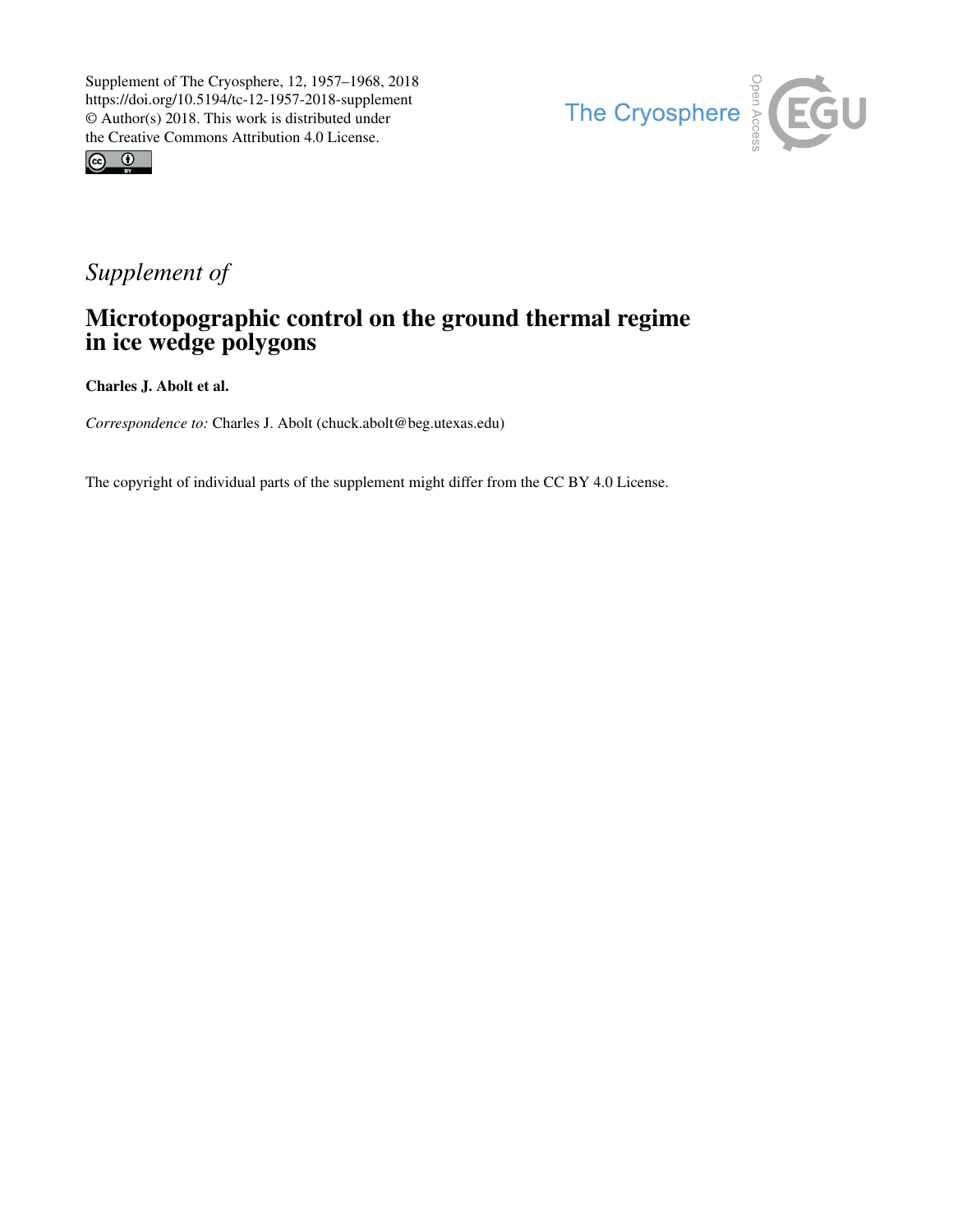

May 15

May 15

May 15

10 cm 20 cm

30 cm

40 cm

50 cm

Aug 15

Aug 15

Aug 15

**Figure S1.** Observed temperature at each sensor rod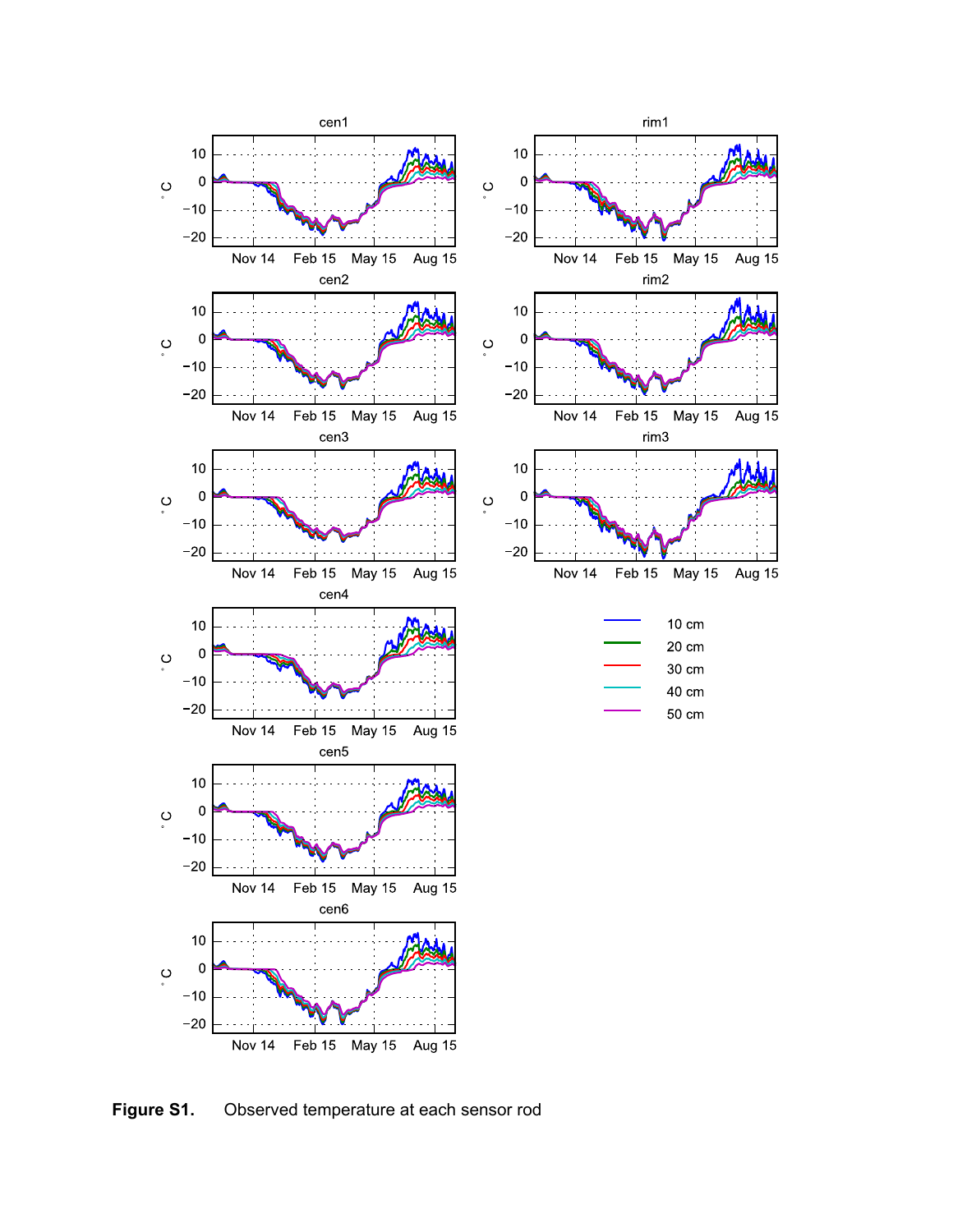#### **Text S1.** Description of model calibration

 In the first iteration of model construction and calibration, we conducted simulations using a one-dimensional domain, to speed up computational times while coarse tuning the model. The 1D domain preserved the same layering as the 2D mesh but did not include ice wedge cells. The domain was 50 m deep, and the same boundary conditions were applied as in the 2D simulations.

The sole parameter tuned during 1D simulations was a snowfall multiplication factor. It is well-known that records of snowfall frequently underestimate the real precipitation rate. A study of 10 National Weather Service stations in Alaska, for example, found snowfall estimates were systematically underestimated by as much as 140% (Yang et al., 1998), and Atchley et al. (2015) found it necessary to augment snowfall rates observed at a weather station near Barrow, AK ~40% to reproduce the active layer thermal regime in 1D thermal hydrology simulations. Our meteorological data was sourced from the output of the Noah Land Surface Model associated with NASA's Global Land Data Assimilation System (GLDAS), which is influenced by local ground-based measurements (Rodell et al., 2004).To compensate for potential underestimation of snowfall in our meteorological data, we ran a set of simulations in which GLDAS snowfall was increased by factors of 0-100% in increments of 10%. Following each simulation, we extracted temperatures at depths of 10, 20, 30, 40, and 50 cm for comparison with observational data from rod cen1, which was intermediate in elevation among the sensor rods. The best performing multiplication factor was 1.8, which we interpreted as providing a rough estimate of the true snowfall rate.

 In the second stage of model calibration we expanded into 2D simulations. During this stage, two additional snowpack parameters were tuned heuristically. The first, snow thermal conductivity, is represented in the Advanced Terrestrial Simulator (ATS) (Atchley et al., 2015; Painter et al., 2016) as an empirical function of snow density (which increases with age) (Goodrich, 1982). By default, ATS assigns fresh snow a density of 100 kg  $m<sup>3</sup>$  and a thermal conductivity of 0.029 W  $m<sup>-1</sup> K<sup>-1</sup>$ . We explored values between half and double the default thermal conductivity, in accordance with recent measurements by Domine et al. (2016) and Riche and Scheebeli (2013). The second parameter we tuned was the diffusion-like coefficient used by ATS to redistribute snow across topography. We explored values within an order of magnitude in either direction of its default, effectively altering the speed with which the snowpack develops a level surface during the course of winter. In addition to these two parameters, we explored values of the snowfall augmentation factor within ±20% of the coarsetuned estimate from the 1D simulations. Following every 2D run, we extracted simulated temperature from 2014-2015 for comparison with observations at the five rods intersecting the transect, then made a decision in which direction to tune each parameter.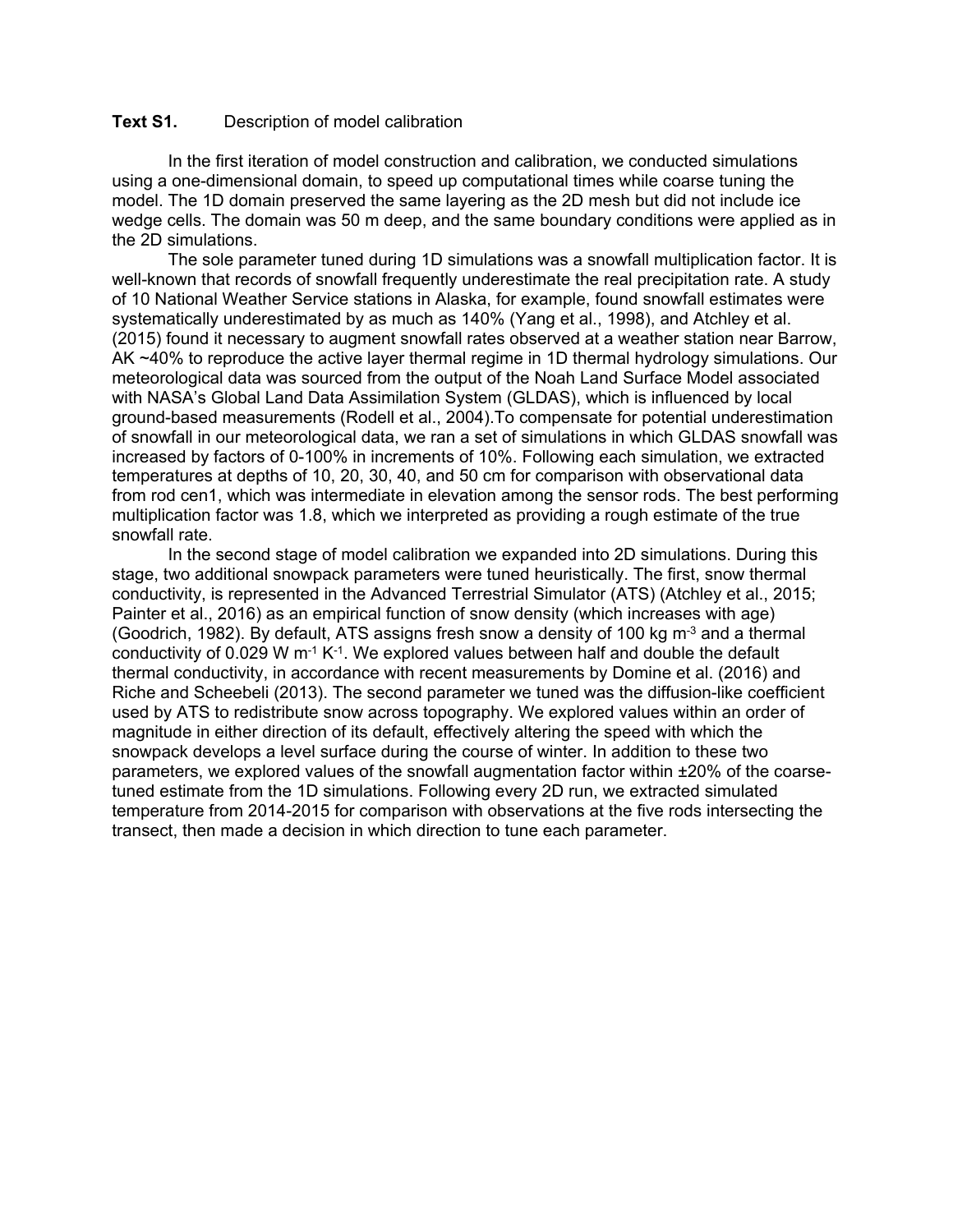#### **Text S2.** Estimation of soil physical parameters from core samples

 The water retention curve in ATS is parameterized using the Van Genuchten model. Necessary parameters include saturated volumetric water content (*θs*, m3 m-3), residual water content (*θr*, m3 m-3), inverse air entry potential (*α*, cm-1), and the shape parameter, *m* (unitless). We estimated the Van Genuchten parameters for each soil core using a HYPROP system (METER Group, Pullman, Washington, USA), which employs the Wind evaporation method (Wind, 1968) to estimate unsaturated hydraulic properties while an initially saturated soil sample is left to dry. Soil cores had been collected in steel rings, five centimeters tall and eight centimeters in diameter. The HYPROP system includes two tensiometers, inserted at depths of 1.25cm and 3.75cm, which record water potential as the core is allowed to evaporate through its top face. The mass flux of water leaving the core is monitored by conducting the experiment on top of a balance. After the tensiometers cavitate, software provided by the manufacturer fits an inverse model based on the Richards Equation to the time series data of tension and evaporative flux. To provide additional data points for the parameter estimation algorithm, we also estimated soil water potential in air-dry subsamples from each core using a WP4 Dewpoint Potentiometer (METER Group), which infers soil water potential by measuring the relative humidity of air in equilibrium with a sample.

 Soil thermal properties used as input by ATS include thermal conductivity of saturated, thawed soil ( $\lambda_s$ , W m<sup>-1</sup> K<sup>-1</sup>), and thermal conductivity of dry soil material ( $\lambda_u$ , W m<sup>-1</sup> K<sup>-1</sup>). The thermal conductivity of soil at intermediate states of liquid or ice saturation is derived from these values and from the water retention curve, using equations described in Atchley et al. (2015). We estimated soil thermal conductivity using a KD2 Pro dual-needle heat pulse probe (METER Group), which was inserted into the top of the soil core during the evaporation experiments described in the previous paragraph. The KD2 estimates soil thermal properties at a depth of 1.25 cm below the surface, the same depth as the upper tensiometer of the HYPROP. We programmed the KD2 to estimate thermal properties every thirty minutes while the core evaporated, and used the record of tension from the upper tensiometer to match the time series of thermal conductivity estimates with volumetric wetness values. Following cavitation, we extrapolated these data points to 0% volumetric water content, to estimate the thermal conductivity of dry soil material.

 Hydraulic and thermal properties from each core, estimated through these procedures, are presented in Table S1.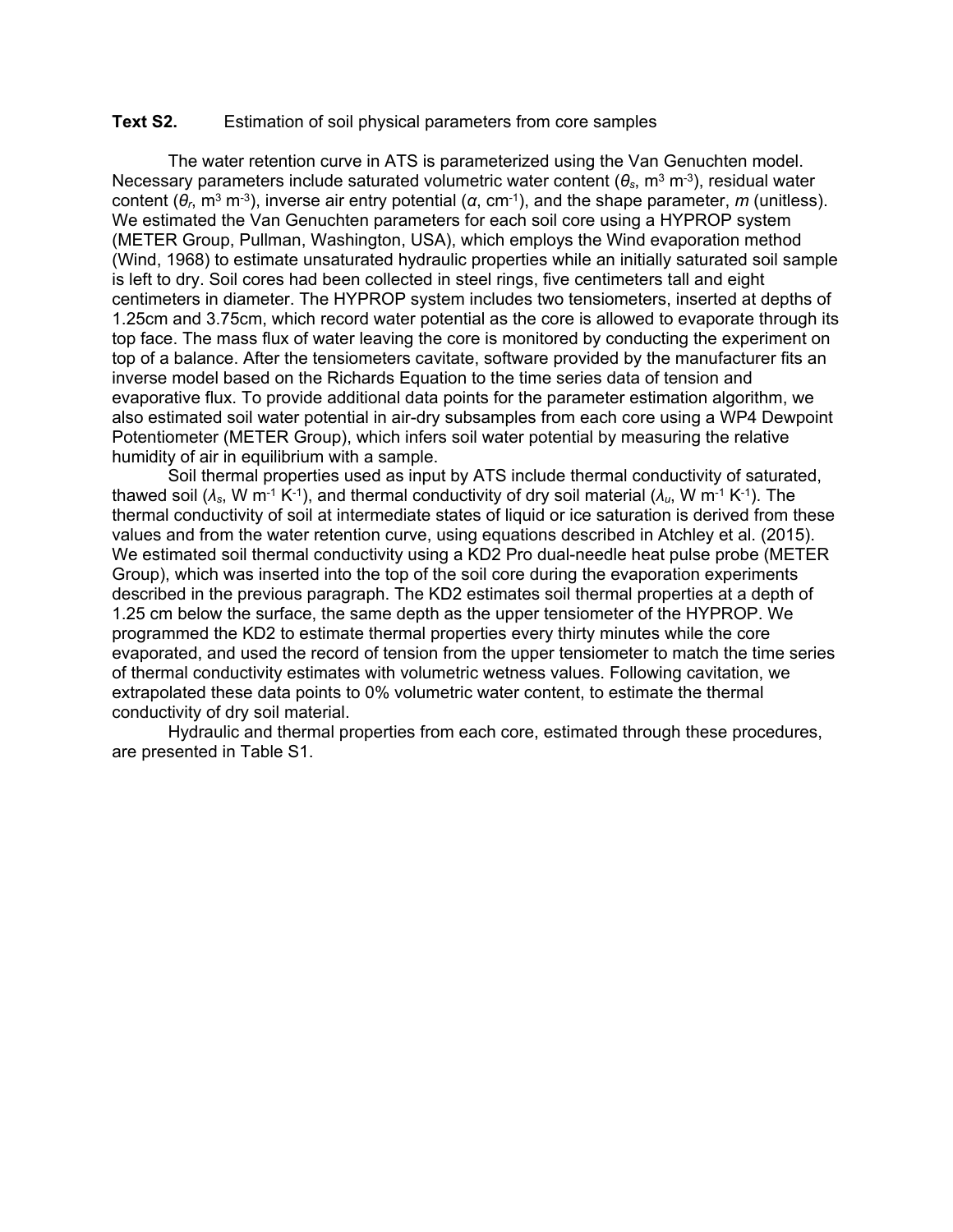| Location               | Depth       | Saturated<br>water<br>content<br>$\theta_{\text{s}}$ | Residual<br>water<br>content<br>$\theta_r$ | Van<br>Genuchten<br>parameter<br>α | Van<br>Genuchten<br>parameter<br>m | Saturated<br>(thawed)<br>thermal<br>conductivity<br>$\lambda$ s | Dry thermal<br>conductivity<br>$\lambda_u$ | Ground<br>material |
|------------------------|-------------|------------------------------------------------------|--------------------------------------------|------------------------------------|------------------------------------|-----------------------------------------------------------------|--------------------------------------------|--------------------|
|                        | cm          | $m^3 m^{-3}$                                         | $m^3 m^{-3}$                               | $cm^{-1}$                          | unitless                           | $W m^{-1} K^{-1}$                                               | $W m^{-1} K^{-1}$                          |                    |
| Center                 | $\pmb{0}$   | 0.75                                                 | 0.08                                       | 0.02                               | 0.41                               | 0.68                                                            | 0.1                                        | Upper<br>peat      |
| Center                 | 12          | 0.62                                                 | 0.06                                       | 0.02                               | 0.49                               | 1.34                                                            | 0.2                                        | Lower<br>peat      |
| Rim                    | 0           | 0.74                                                 | 0.00                                       | 0.04                               | 0.26                               | 0.68                                                            | 0.12                                       | Upper<br>peat      |
| Rim                    | 8           | 0.68                                                 | 0.02                                       | 0.02                               | 0.33                               | 0.84                                                            | 0.15                                       | Lower<br>peat      |
| Rim                    | 19          | 0.76                                                 | 0.03                                       | 0.02                               | 0.32                               | 0.79                                                            | 0.15                                       | Lower<br>peat      |
| Rim-Center<br>boundary | $\mathsf 0$ | 0.66                                                 | 0.00                                       | 0.09                               | 0.32                               | 0.52                                                            | 0.15                                       | Upper<br>peat      |
| Rim-Center<br>boundary | 12          | 0.65                                                 | 0.04                                       | 0.02                               | 0.41                               | 0.64                                                            | 0.12                                       | Lower<br>peat      |
| Rim-Center<br>boundary | 19          | 0.66                                                 | 0.07                                       | 0.02                               | 0.46                               | 0.94                                                            | 0.2                                        | Lower<br>peat      |

### **Table S1.** Estimated soil hydraulic and thermal properties from field samples